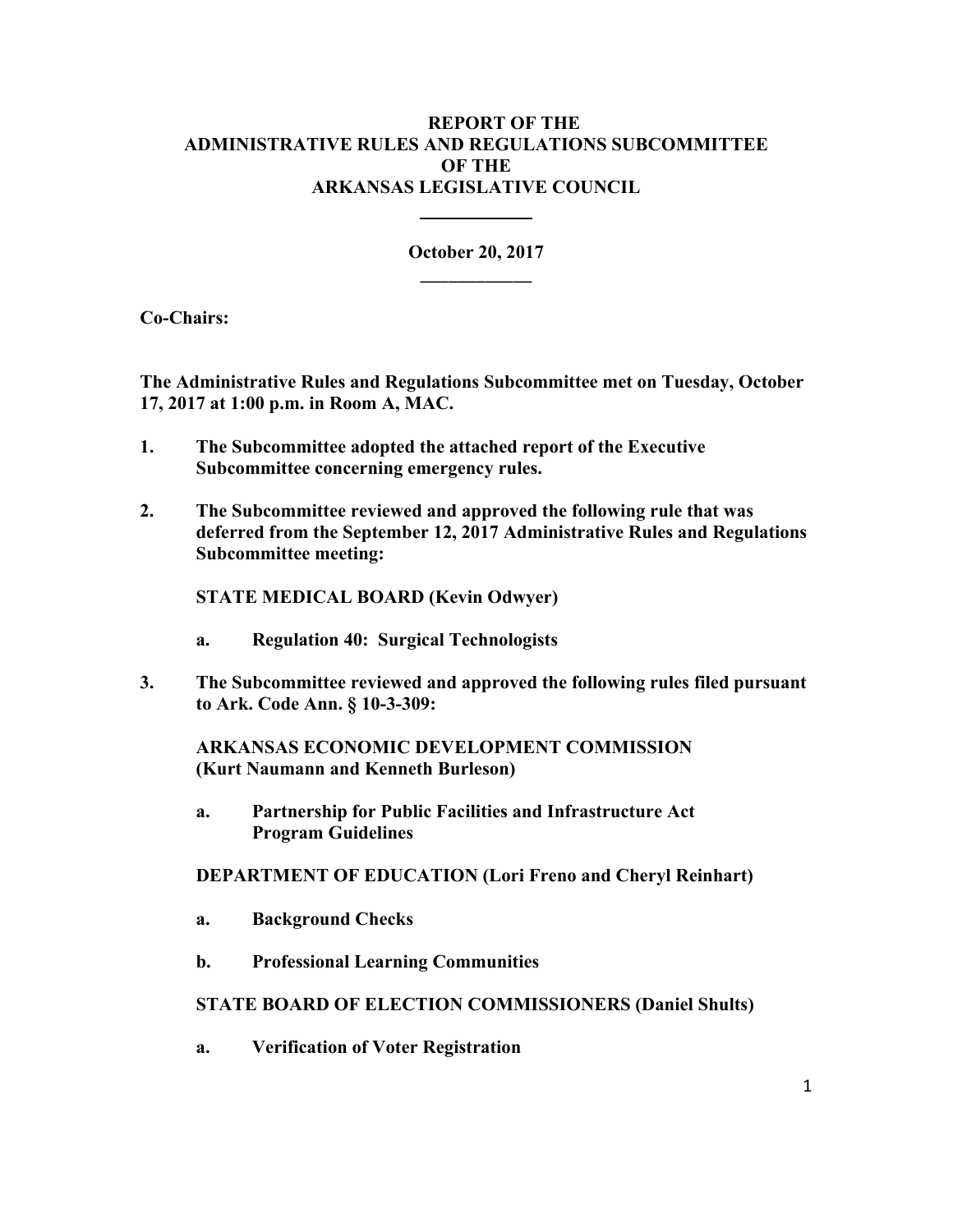- **b. Poll Watchers, Vote Challenges, and Provisional Voting**
- **c. Procedure for Citizen Complaints Regarding Violations of State Election and Voter Registration Laws**

 **DEPARTMENT OF HUMAN SERVICES, COUNTY OPERATIONS (Lorie Williams and Mary Franklin)** 

- **a. Low Income Home Energy Assistance Program (HEAP) State Plan for FFY 2018**
- **b. Community Services Block Grant State Plan for Fiscal Years 2018 and 2019**

## **DEPARTMENT OF HUMAN SERVICES, MEDICAL SERVICES AND COUNTY OPERATIONS (Dave Mills and Mary Franklin)**

 **a. DHS/DMS/DCO Proposed Lawfully Residing Alien Children under Age 21 and Pregnant Women Coverage Option** 

# **DEPARTMENT OF HUMAN SERVICES, MEDICAL SERVICES (Tami Harlan)**

- **a. Section III 2-17 Provider Billing Manual**
- **b. Ambulatory Surgical Center (ASC) 1-17**
- **c. Section 1 2-17, Section III 1-17, and Section V 3-17 Electronic Funds Transfer**
- **d. Notice of Rule Making 003-17 Removal of Processing Hold on Paper Claims**

#### **STATE BOARD OF OPTOMETRY (Kevin Odwyer)**

 **a. Chapter I, Article XIII; Licensure by Endorsement** 

# **DEPARTMENT OF PARKS AND TOURISM, STATE PARKS DIVISION (Kane Webb and John Beneke)**

- **a. Outdoor Recreation FUN Parks Grants Rule**
- **b. Outdoor Recreation Matching Grants Rule**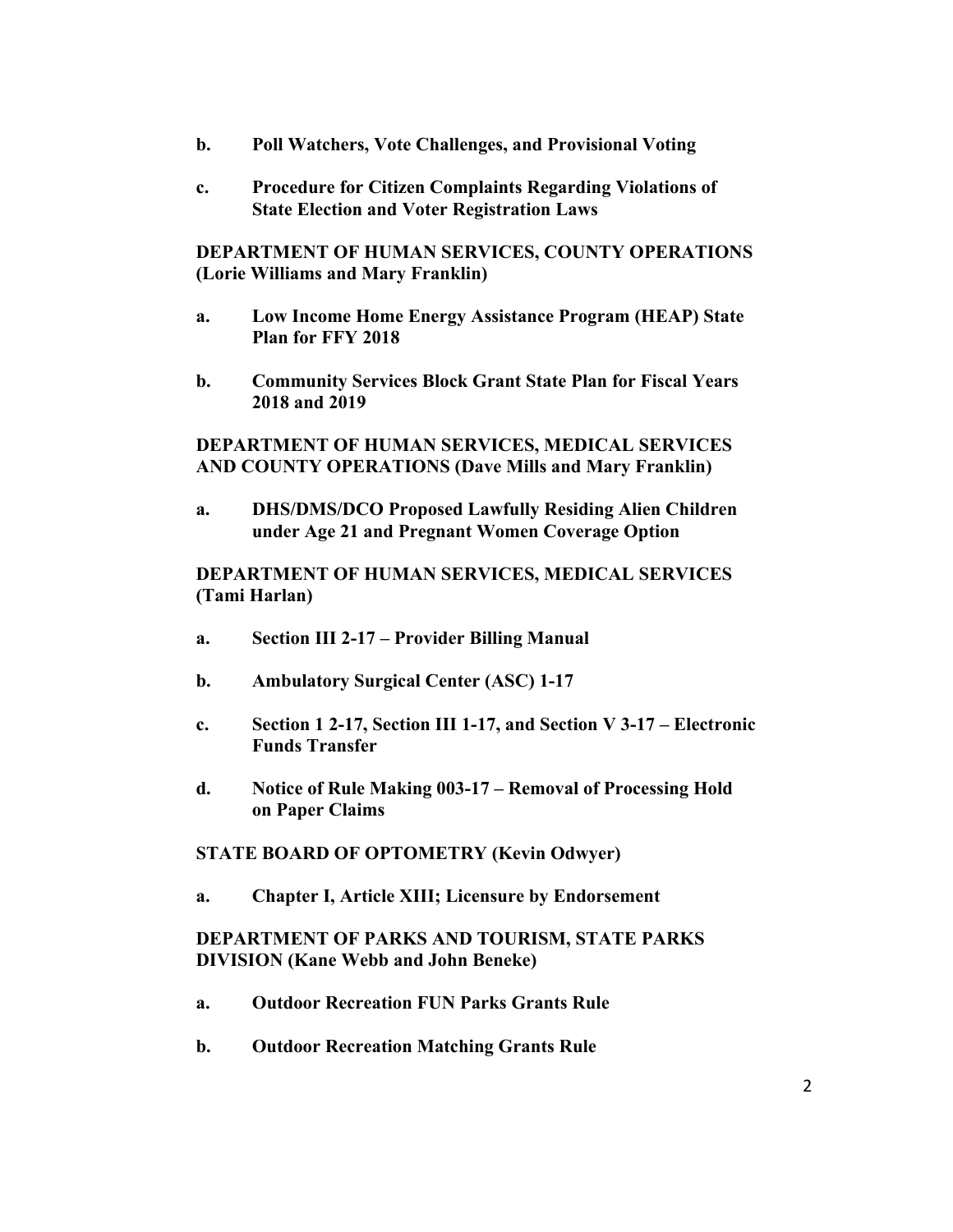# **PUBLIC EMPLOYEES RETIREMENT SYSTEM (Gail Stone, Jay Wills, and Jessica Middleton)**

- **a. Employer Contribution Rates**
- **b. Employer Reporting**
- **c. Age of Members How Established**
- **d. DROP Provisions**
- **e. Spouse's Acknowledgment of Benefit Selection**
- **f. Termination of Covered Employment Required for Retirement**
- **g. Recoupment of Overpayments**

 **SECRETARY OF STATE, ELECTIONS DIVISION (Peyton Murphy)** 

 **a. Rules on Verification of Voter Registration Cards** 

 **DEPARTMENT OF HIGHER EDUCATION, FINANCIAL AID (Maria Markham and Tara Smith)** 

- **a. Arkansas Academic Challenge Scholarship**
- **b. Arkansas Future Grant Program**
- **4. The following rules filed pursuant to Ark. Code Ann. § 10-3-309 were reviewed and approved with Representative Dotson dissenting on items g and s:**

 **ARKANSAS RACING COMMISSION (Byron Freeland and John Campbell)** 

- **a. Rule 1151 Amendment Removing Exceptions for Graded Stakes Races as Obsolete**
- **b. Rule 1217(D) Multiple Medication Violations**
- **c. Rule 1260(e) Clarifies Existing Power of the Commission**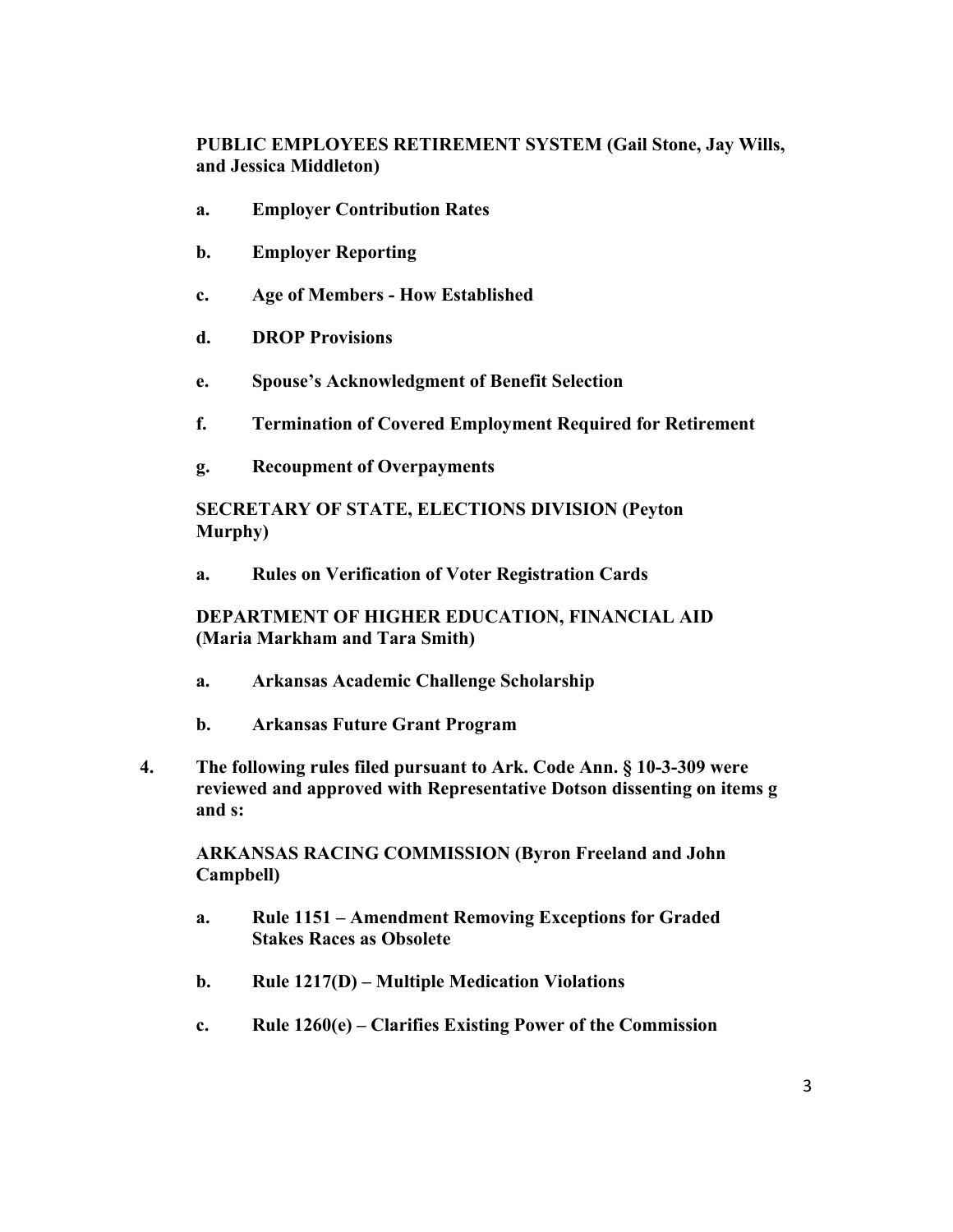- **d. Rule 2099.1(4) Horses That Have Not Started a Race in Six Months to One Year and the Requirements for Workouts and Physical Examination**
- **e. Rule 2104 Applications for Licenses**
- **f. Rule 2105 Extends Licenses from One Year to up to Three Years**
- **g. Rule 2110(a) License Fees for Owners, Stable Names, Trainers, Etc. at Oaklawn Park**
- **h. Rule 2154 Stable Names**
- **i. Rule 2163(a) Protective Headgear for Jockeys and Riders**
- **j. Rule 2163(b) Safety Vests for Jockeys**
- **k. Rule 2163 (c) Requirements and Conditions for the Use of a Riding Crop**
- **l. Rule 2176 When the Jockey must be named for Each Race at Oaklawn**
- **m. Rule 2212(c) Disqualification of Horses Owned or Trained by the Same Person and Running in the Same Race**
- **n. Rule 2222.1 Entries in Races at Oaklawn Park**
- **o. Rule 2262 Horses Returning to Competition after Being Excused**
- **p. Rule 2371 Disqualification of a Coupled Entry**
- **q. Rule 2426(a)(5) Claiming of Horses at Oaklawn Park**
- **r. Rule 2445 Eligibility of Horses Claimed to Run in Lower Priced Claiming Races**
- **s. Greyhound Rule 3098 Increase in License Fees**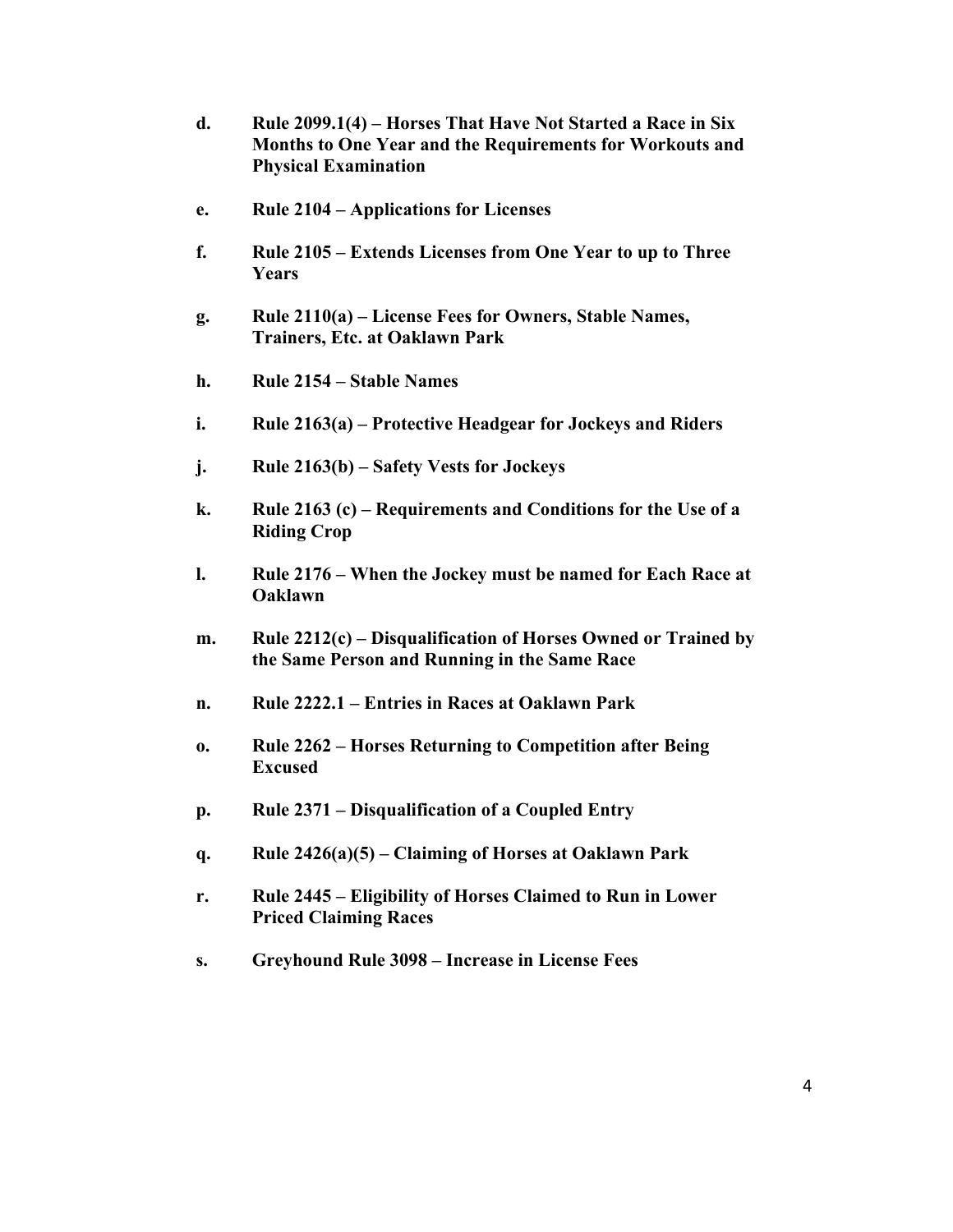**5. After suspending the rules, the following rules filed pursuant to Ark. Code Ann. § 10-3-309 were reviewed and approved with Senator Sample, Senator Teague, and Representative Dotson dissenting:** 

 **DEPARTMENT OF HIGHER EDUCATION (Maria Markham and Tara Smith)** 

- **a. Productivity Funding Policy Colleges; Productivity Funding Model Policy – Universities; and Productivity Funding Distribution Policy**
- **6. At the agency's request, the following rule will be rescheduled on the November 14, 2017 Subcommittee agenda:**

 **WORKERS COMPENSATION COMMISSION (Barbara Webb and Mark McGuire)** 

 **a. Workers' Compensation Drug Formulary** 

**Respectfully submitted,** 

**Senator David Sanders, Co-Chair** 

**Representative Kim Hammer, Co-Chair**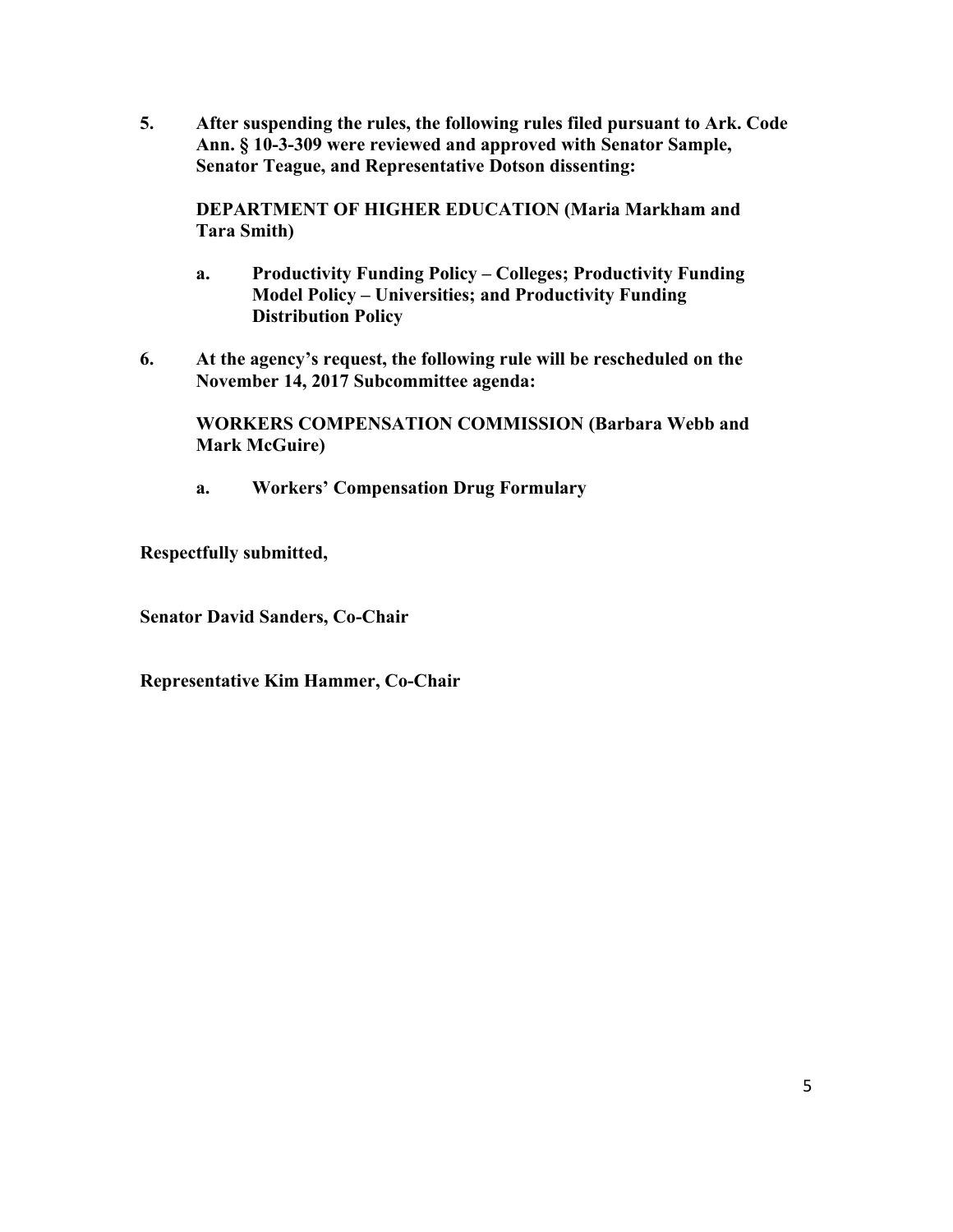# ARKANSAS LEGISLATIVE COUNCIL

Officers **Senator Bill Sample** Senate Co-Chair **Representative David L. Branscum** House Co-Chair **Senator Terry Rice** Senate Co-Vice Chair

> **Representative Jim Dotson** House Co-Vice Chair



**Room 315, State Capitol Building** Little Rock, AR 72201

**Marty Garrity Executive Secretary** 

Tel: 501-682-1937 Fax: 501-682-1936

September 6, 2017

Senator David Sanders, Co-Chair Rules and Regulations Subcommittee

Representative Kim Hammer, Co-Chair **Rules and Regulations Subcommittee** 

Dear Senator Sanders and Representative Hammer:

This letter is to notify you as the Co-Chairmen of the Administrative Rules and Regulations Subcommittee that pursuant to Act 1258 of 2015, the Executive Subcommittee met on September 6, 2017 and reviewed and approved the following:

- 1) An emergency rule on Guidelines for Reserving Volume Cap for Multi-Family Housing Bonds, submitted by the Arkansas Development Finance Authority;
- 2) An emergency APC&EC Regulation No. 36 on The Used Tire Recycling and Accountability Program, submitted by the Arkansas Department of Environmental Quality; and
- 3) The following emergency rules submitted by the Alcoholic Beverage Control Administration, Department of Finance and Administration:
	- a. Section 1.23 Publication of Notice That Application Has Been Made for Permit;
	- b. Section 1.26 Notice of Application to be Posted at Premises;
	- c. Section 1.27 Application for Transfer of Location of Premises;
	- d. Section 1.33(2) Premises Operated in Conjunction with Certain Other Businesses;
	- e. Section 1.34 Continuation of Permit Conditioned Upon Operation of Originally Proposed Business;
	- f. Section 2.28(4) Gifts and Services to Retailers Prohibited;
	- g. Section 2.53 Microbrewery-Restaurant and Separate Brewing Facility Application and Operations;
	- h. Section 2.66 Separate Brewing Facility Application;
	- i. Section 2.67 Small Brewery Tap Room Application;